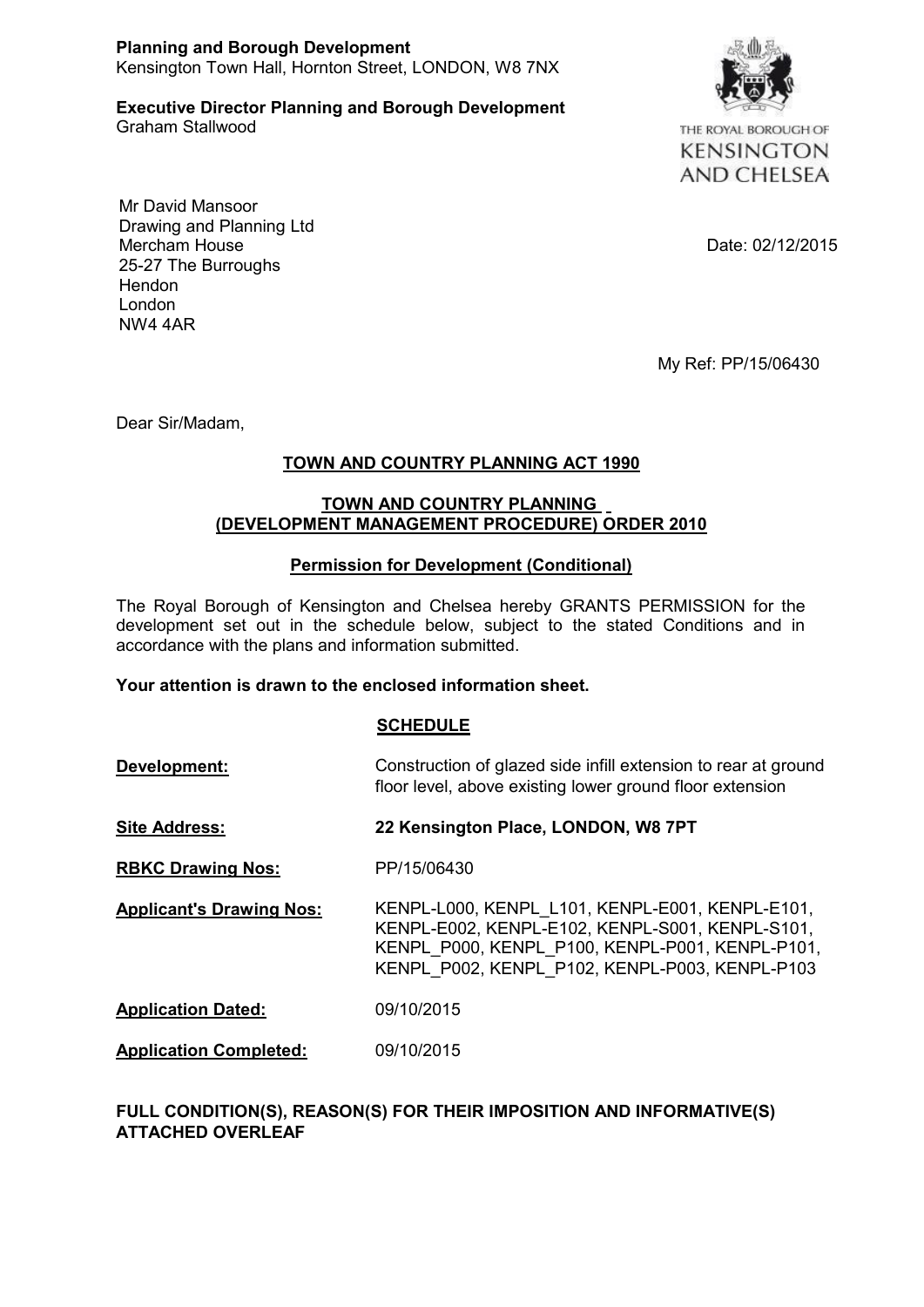#### **CONDITION(S) AND REASON(S) FOR THEIR IMPOSITION**

#### **1. Time Limit**

**The development hereby permitted shall be begun before the expiration of three years from the date of this permission.**

*Reason - As required by Section 91 of the Town and Country Planning Act 1990, to avoid the accumulation of unexercised Planning Permissions.*

## **2. Compliance with approved drawings**

**The development shall not be carried out except in complete accordance with the details shown on submitted plans** *KENPL-L000, KENPL\_L101, KENPL-E001, KENPL-E101, KENPL-E002, KENPL-E102, KENPL-S001, KENPL-S101, KENPL\_P000, KENPL\_P100, KENPL-P001, KENPL-P101, KENPL\_P002, KENPL\_P102, KENPL-P003, KENPL-P103*

*Reason - The details are material to the acceptability of the proposals, and to ensure accordance with the development plan.*

#### **3. Glazed extension in painted timber**

**The glazed extension hereby permitted shall be timber framed, white painted, and so maintained.**

*Reason - To preserve or enhance the appearance of the building and/or the character of the area, in accordance with policies of the development plan in particular policies CL1, CL2 and CL3 of the Consolidated Local Plan.*

#### **4. Materials - To match existing**

**All work and work of making good shall be finished to match the existing exterior of the building(s) in respect of materials, colour, texture, profile and, in the case of brickwork, facebond and pointing, and shall be so maintained.** 

*Reason - To preserve or enhance the appearance of the building and/or the character of the area in accordance with policies of the development plan in particular policies CL1, CL2, CL3 and CL6 of the Consolidated Local Plan.*

## **INFORMATIVE(S)**

- **1.** Your attention is drawn to the Conditions of this Permission and to the Council's powers of enforcement, including the power to serve a Breach of Condition Notice under the Town and Country Planning Act 1990, as amended. All Conditions must be complied with. If you wish to seek to amend a Condition you should apply to do so under s.73 of the Act, explaining why you consider it is no longer necessary, or possible, to comply with a particular condition.
- **2.** Planning permission is hereby granted for the development as shown on the approved drawings. Any variation to the approved scheme may require further permission, and unauthorised variations may lay you open to planning enforcement action. You are advised to seek advice from the Directorate of Planning and Borough Development, before work commences, if you are thinking of introducing any variations to the approved development.

Advice should urgently be sought if a problem occurs during approved works, but it is clearly preferable to seek advice at as early a stage as possible. Use the following link to see how advice can be obtained: Planning Advice Service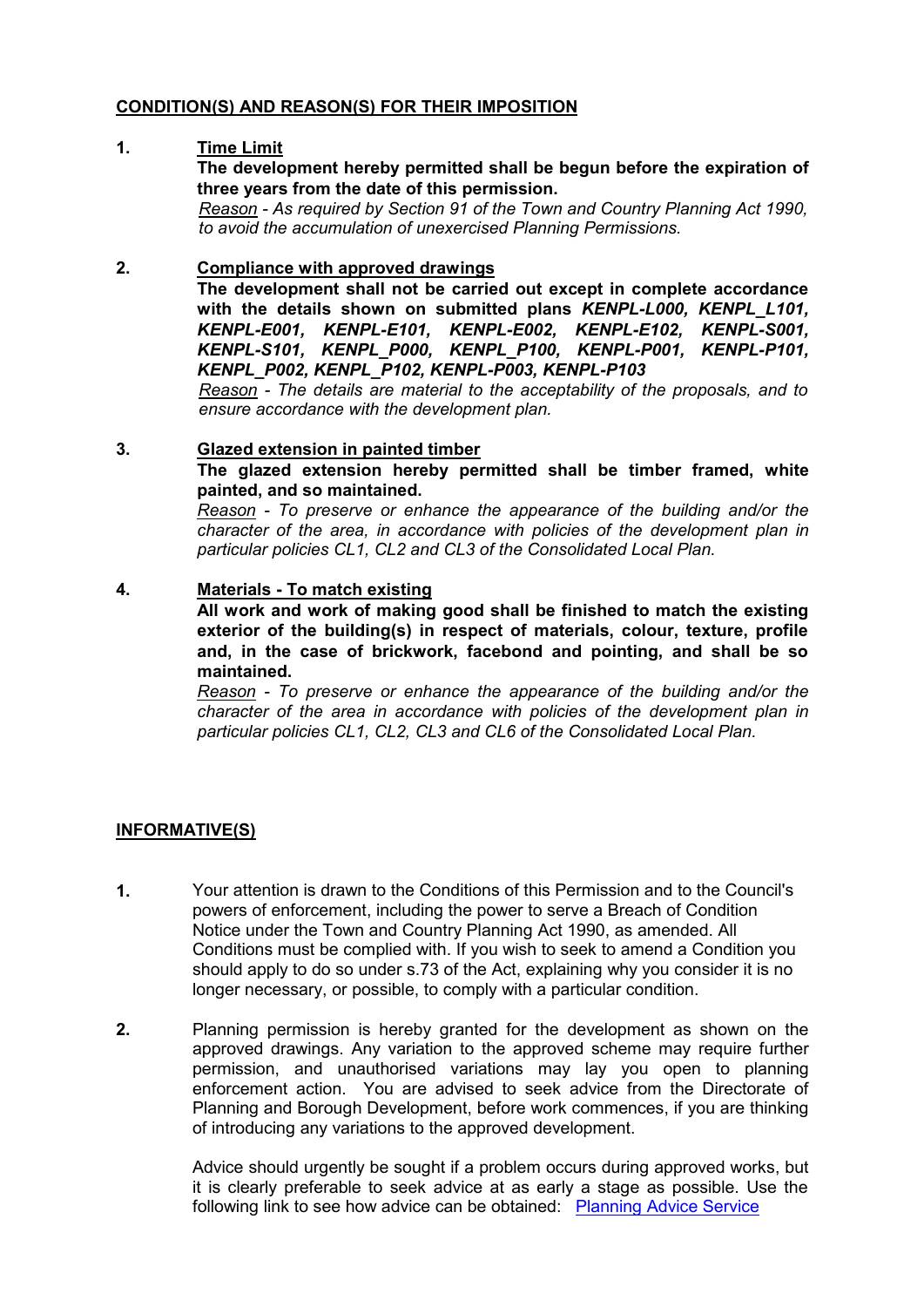- **3.** This property is within a Conservation Area. All building works should, therefore, be completed with great care. External facing work and detailed treatment should be finished in a manner sympathetic to the existing building. If there is any doubt about the way in which work should be carried out, you should seek the advice of the Directorate of Planning and Borough Development.
- **4.** Separate approval for the works hereby granted permission/consent may be required by the Building Act 1984 and the Building Regulations 2000 (as amended), and the grant of planning permission does not imply that such approval will be given. The Director of Building Control, Town Hall, Hornton Street, W8 7NX should be consulted before works commence.
- **5.** To assist applicants in finding solutions to problems arising in relation to their development proposals the Local Planning Authority has produced planning policies, and provided written guidance, all of which are available on the Council's website, and which has been followed in this instance.
- **6.** You are advised that it is the duty of the occupier of any domestic property to take all such measures available to him/her as are reasonable in the circumstances to secure that any transfer of household waste produced on the property is only to an authorised person or to a person for authorised transport purposes. This includes waste materials produced as a result of building works. You may check whether your waste carrier is licensed on the DEFRA website. (I61)
- **7.** You are reminded that, if not properly managed, construction works can lead to significant negative impacts on the local environment, reducing residential amenity and the safe function of the highway. No vehicles associated with the building operations on the development site shall be parked on the public highway so as to cause an obstruction. Any such wilful obstruction is an offence under Section 137 of the Highways Act 1980. The Council can prosecute developers and their contractors if work is not managed properly. For advice on how to manage construction works in the Royal Borough please see Advice for Builders on the Council's website; from this page you will also find guidance on what to include in Construction Traffic Management Plans (where these are required) which are very valuable instruments in limiting the impact of large scale building work. (I.40)
- **8.** You are advised that that construction and demolition work is controlled by the Council under Section 60 and 61 of the Control of Pollution Act 1974. In particular, building work which can be heard at the boundary of the site shall only be carried out between the following hours:

## **Monday to Friday - 08.00 to 18.30 Saturdays – 08.00 to 13.00 Sundays and Bank Holidays – No noisy works at all**

Builders who undertake noisy work outside of these hours may be liable for prosecution and a fine of up to £5,000 where a notice has been previously served under the Control of Pollution Act 1974.

**9.** Your attention is drawn to Section 61 of the Control of Pollution Act 1974, which allows developers and their building contractors to apply for 'prior consent' for noise generating activities during building works. This proactive approach involves assessment of construction working methods to be used and prediction of likely construction noise levels at sensitive positions, with the aim of managing the generation of construction noise using the 'best practicable means' available. You are advised to engage an acoustic consultant experienced in construction noise and vibration assessment and prediction to complete your s.61 application. Relevant information can be found here S.61 Control of Pollution Act 1974 .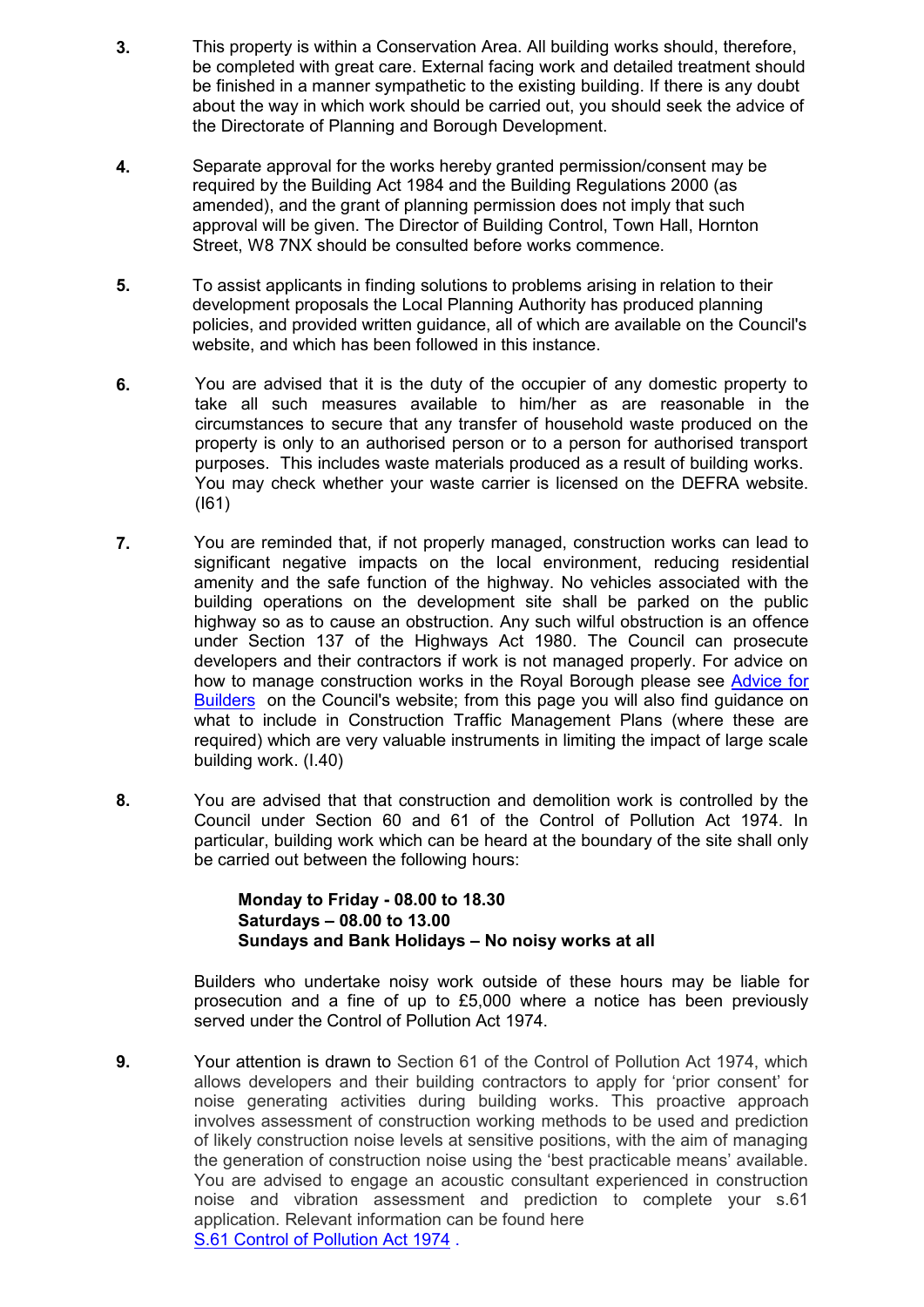The full report is available for public inspection on the Council's website at **http://www.rbkc.gov.uk/PP/15/06430 .** If you do not have access to the internet you can view the application electronically on the ground floor of the Town Hall, Hornton Street, London, W8 7NX.

Yours sincerely,

**Graham Stallwood Executive Director, Planning and Borough Development**